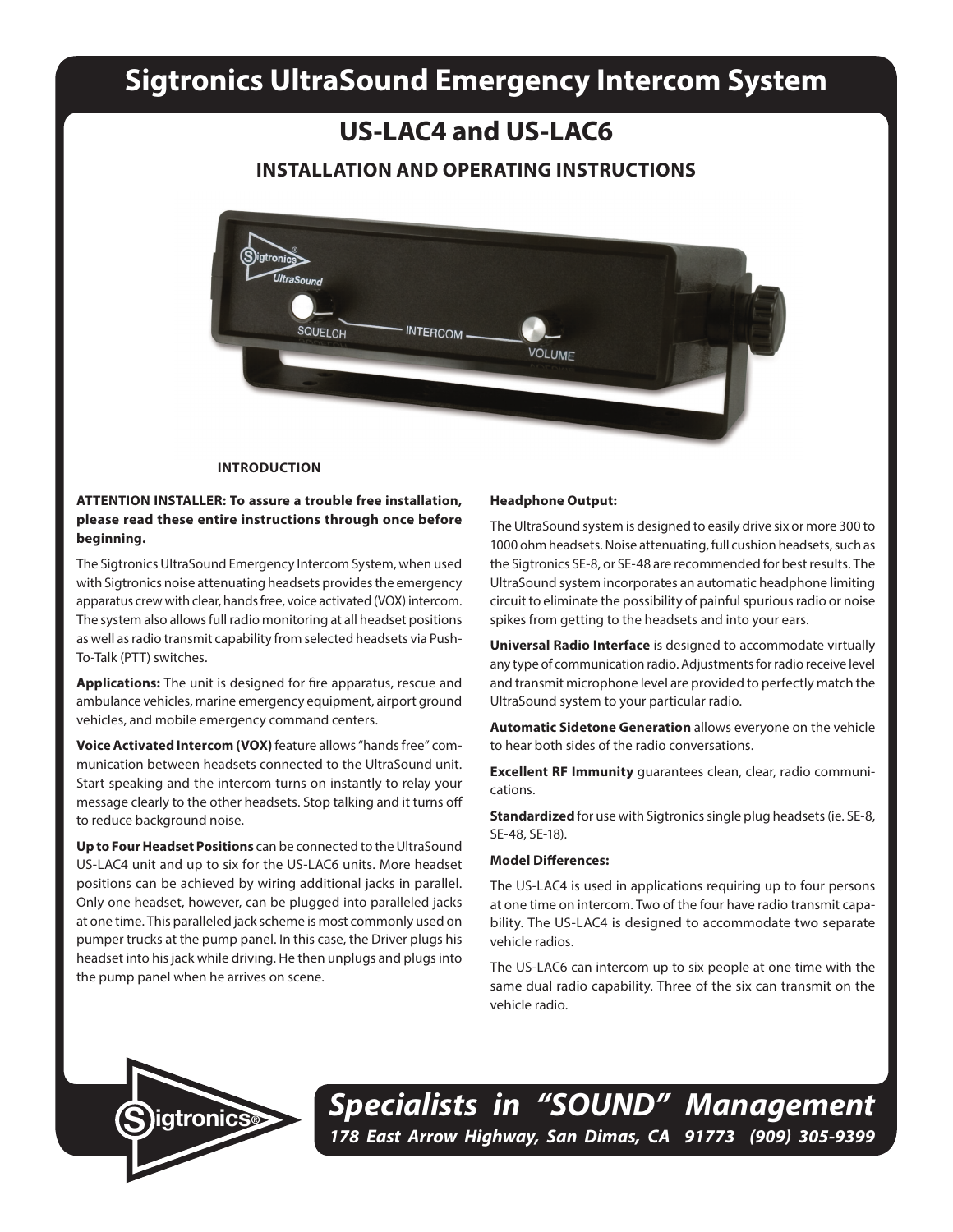## **CONTROL FUNCTIONS**

**VOLUME** — Intercom Volume: Adjusts intercom volume level. Does not affect radio volume.

**SQUELCH** — Intercom Squelch: Adjusts VOX operation of the intercom for variations in background noise levels.

**RADIO MIC TRANSMIT GAIN** — Located on the back of the unit: Sets the transmit mic audio level for the radio(s).

**RADIO VOLUME** — Located on the back of the unit: Sets the range of receive audio from the radio(s).

## **ULTRASOUND INSTALLATION**

## **Standard Equipment Included**

Besides the Intercom unit, each UltraSound system comes complete with the following:

| US-LAC6<br>US-LAC4 |  |
|--------------------|--|
|--------------------|--|

| Headset Jack Box and Cover                    |  |
|-----------------------------------------------|--|
|                                               |  |
| with Pre-mounted Headset Jack                 |  |
|                                               |  |
| PTT Switch Pre-mounted                        |  |
|                                               |  |
|                                               |  |
|                                               |  |
| Jack Box and Bracket Mounting Screws  34  42  |  |
|                                               |  |
|                                               |  |
|                                               |  |
| 4 ft. Headset Jack and PTT Switch Cable  1  1 |  |
|                                               |  |
|                                               |  |
|                                               |  |
|                                               |  |

## **Installation Overview:**

Sigtronics has simplified the installation process, to assure perfect operation. Refer to the UltraSound Wiring Diagram. For US-LAC4 see **Figure 4**; for US-LAC6 see **Figure 5**. If you have any installation questions or problems that are not addressed in this manual, feel free to call our installation hot line number located on the last page of this manual.

Installation of the Sigtronics UltraSound System is a four step process:

- I. Mount the intercom unit. **INTERCOM CHASSIS INSTALLATION**
- II. Install the headset jacks and PTT switches. **HEADSET JACK AND PTT SWITCH INSTALLATION**
- III. Wire the jacks and PTT switches. **HEADSET JACK AND PTT SWITCH WIRING**
- IV. Wire the radio(s). **RADIO HOOK UP**

## **I. INTERCOM CHASSIS INSTALLATION**

## **Intercom Placement:**

There are a few factors to consider when selecting a mounting location for the UltraSound Intercom chassis:

- 1. The unit should be placed in such a way that the controls on the front of the unit can be easily seen and operated. Most commonly, this will be near the vehicle's communication radio controls.
- 2. The Intercom unit is primarily designed to be dash mounted. It can be mounted on top of the dash or hang below the dash or vehicle ceiling. The mounting bracket is adjustable to allow for various mounting angles.
- 3. The location selected requires a minimum area of 2<sup>5</sup>/16 inches high by 7 7⁄8 inches wide by 4 inches deep. Verify that the intercom unit and cables will not interfere with the normal operation of any vehicle controls or the operation of vehicle compartment doors.

## **Mounting Intercom Unit:** See **Figures 1** and **8**

- 1. Once the location is selected, remove the mounting bracket from the intercom unit by unscrewing the two large knobs. Be careful not to lose any of the four ratchet washers.
- 2. Set the mounting bracket in the selected area and mount with four of the hex head self drilling screws. For most applications\* these screws can be installed with no pre drilling. Just power in the screws with a standard electric driver with a 5/16 inch hex bit. *\* No pre drilling required for aluminum and steel. A* 1⁄8 *inch pilot hole will still be required with some stainless steels.*
- 3. Place the intercom back into the bracket and replace the four washers and two knobs. Set the Intercom to the desired angle before tightening down the knobs.

## **II. HEADSET JACK AND PTT SWITCH INSTALLATION**

## **Headset Jack Placement:**

It is assumed that it has already been determined which positions on the vehicle will have headsets. At this stage, it is helpful to have a headset handy to physically gauge the best place for a particular jack. There are several things to consider when selecting a place to mount the headset jacks:

- 1. In general, for headset positions inside the vehicle, the jacks should be placed towards the middle between the user's positions. They should also be placed up above and towards the back of the user's head. This will assure that the headset cord will not hang between the user and the vehicle door.
- 2. The headset jack should be out of the way so that the headset plug can't be hit during use or when entering or exiting the vehicle.
- 3. The jack position should also take into account how the headset cord will hang when the headset is in use. The cord should hang out of the way and should not interfere with vehicle controls.
- 4. Verify that the jack placement and headset cable do not interfere with the normal operation of vehicle doors or compartments.
- 5. In vehicles with intercom headset positions installed in *open jump seat* locations, the combination of wind, road, and engine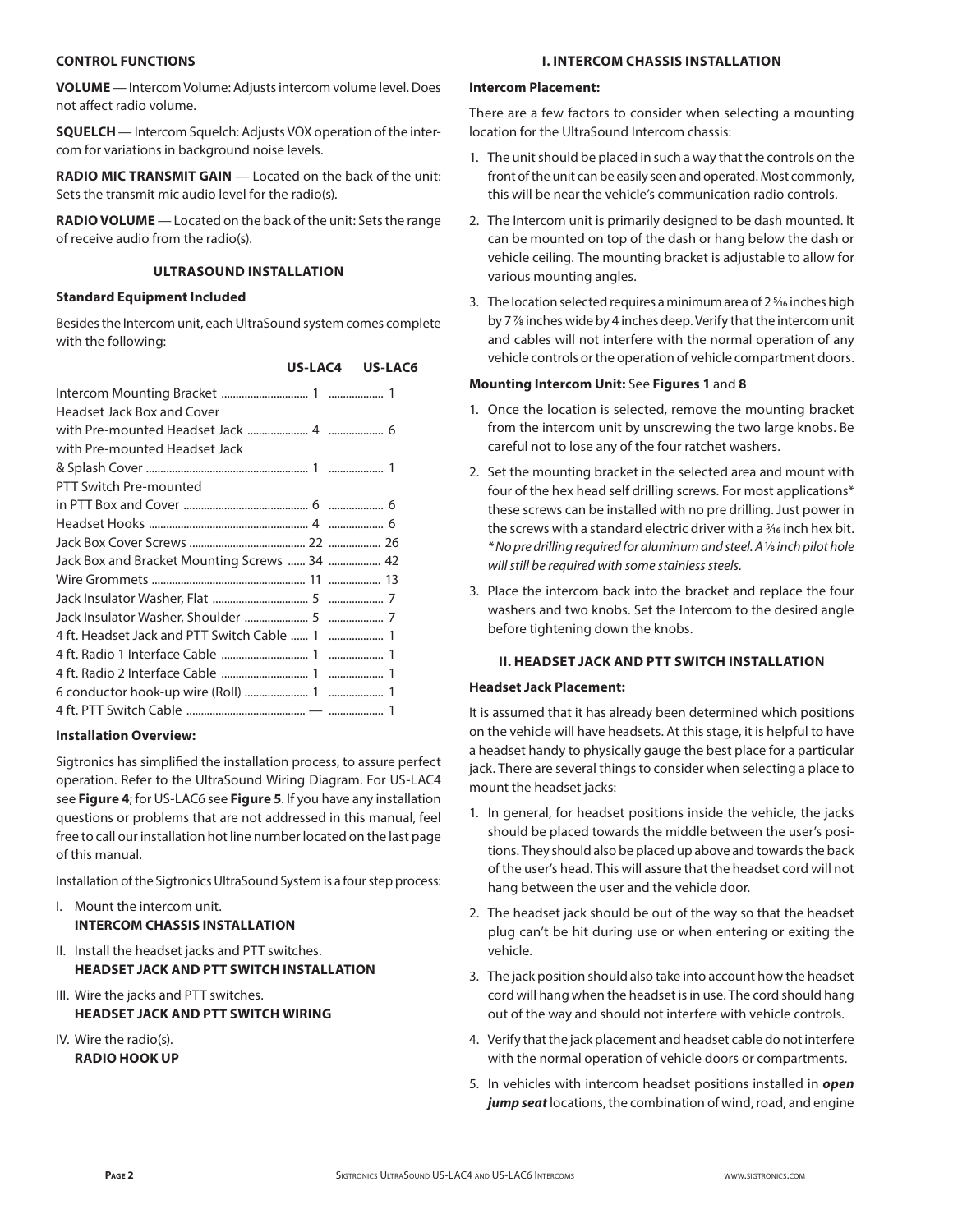

noise, picked up by these jump seat headsets, can in some cases produce excessive background noise in the intercom system. Additionally, wide variations in engine noise (from idle to high RPM) can falsely trigger the intercom VOX (voice activated) feature. This is especially true for older vehicles with open jump seats located next to the vehicle engine. There are two solutions for this situation. The first one is the recommended one:

- a) Order an additional Push-To-Talk (PTT) switch (and mounting box if needed) for each open jump seat position. These switches can be conveniently mounted at each jump seat location and wired so that the jump seat headset microphone is disabled until the switch is pressed. See **Figure 2**. The user then presses his PTT button to talk on the intercom. PTT buttons wired in this way only activate the intercom. They *do not* let the jump seat locations talk on the vehicle radio(s).
- b) Order Sigtronics headsets (Models SE-8P, SE-48P, or SE-18P) with the intercom PTT switch already mounted on the ear cup for the open jump seat positions. The user then presses the PTT button on his headset ear cup to talk on the intercom. The advantage of this method is that it eliminates having to mount and wire in additional PTT buttons for the jump seats. Note, however, most departments prefer to have all the headsets on the vehicle(s) the same so that any headset can be used in any position. The headsets with intercom PTT switches on them cannot easily be used in a position that has radio transmit capability such as the Driver or Officer position.

Sigtronics provides two ways to mount the headset jacks for the UltraSound unit:

1. Mount the jacks in the supplied blue jack boxes.

#### Advantages:

- a) Little or no "behind the panel" space required.
- b) No vehicle panel thickness limitation.
- c) No large holes are required to be drilled a real advantage on vehicles with thick metal panels.
- d) Complete electrical isolation of the jacks from the vehicles chassis, because the jack box is fabricated out of non conductive high impact plastic.
- 2. Mount the jacks directly on the vehicle with a "through the panel" mounting scheme. Advantages:
	- a) Smaller space requirement. (Only slightly larger than the jack itself).
	- b) Only one hole to drill per jack ( $\frac{1}{2}$  inch).
	- c) Most of jack is behind panel and out of the way.

Sigtronics recommends that you use the jack box mounting method, but either approach can be used as well as a combination of both.

If required, additional headset jacks, PTT switches, mounting boxes, and hardware are available through your Sigtronics dealer.

## **Splash Cover:**

If a jack is to be mounted outside the vehicle (ie. on or near a fire engines pump panel), a splash cover should be used to keep excess moisture out of the jack when it is not in use. Every UltraSound system comes with one such splash cover already pre-mounted on a jack in a mounting box. On other positions, where the headset is always plugged in, a splash cover is not required.



## **Jack Box Mounting:**

Set the jack box on the mounting surface in the selected area and mount with two of the hex head self drilling screws. For most applications\* these screws can be installed with no pre drilling. Just power in the screws with a standard electric driver with a <sup>5</sup>/16 inch hex bit.

*\* No pre drilling required for aluminum and steel. A* 1⁄8 *inch pilot hole will still be required with some stainless steels.*

For most installations the wiring for the headset jack will come out the back of the jack box. A hole is already provided in the jack box for this purpose. Of course, you will also have to drill a similar hole into the vehicle. Use a 5/16 inch drill for this.

Alternately, the wire can come out of the side of the jack box if desired. You will have to drill the hole where required. Use a 5⁄16 inch drill. Rubber wire grommets are provided for the wire going through the jack box hole.

## **Through the Panel Mounting:**

For direct mounting of headset jacks on the vehicle panel you will need to remove the jack from the jack box cover with a ½ inch wrench. For normal jack mounting (no splash cover), the maximum panel thickness is 0.10 inches or a little less than 1/8 of an inch. If you need the splash cover (optional), the maximum panel thickness is 0.062 inches or  $\frac{1}{16}$  of an inch. **NOTE**: Longer headset jacks that can accommodate thicker panels are available from your Sigtronics dealer (order part number 100418 - maximum panel thickness 0.155 inches with splash cover and 0.195 inches without).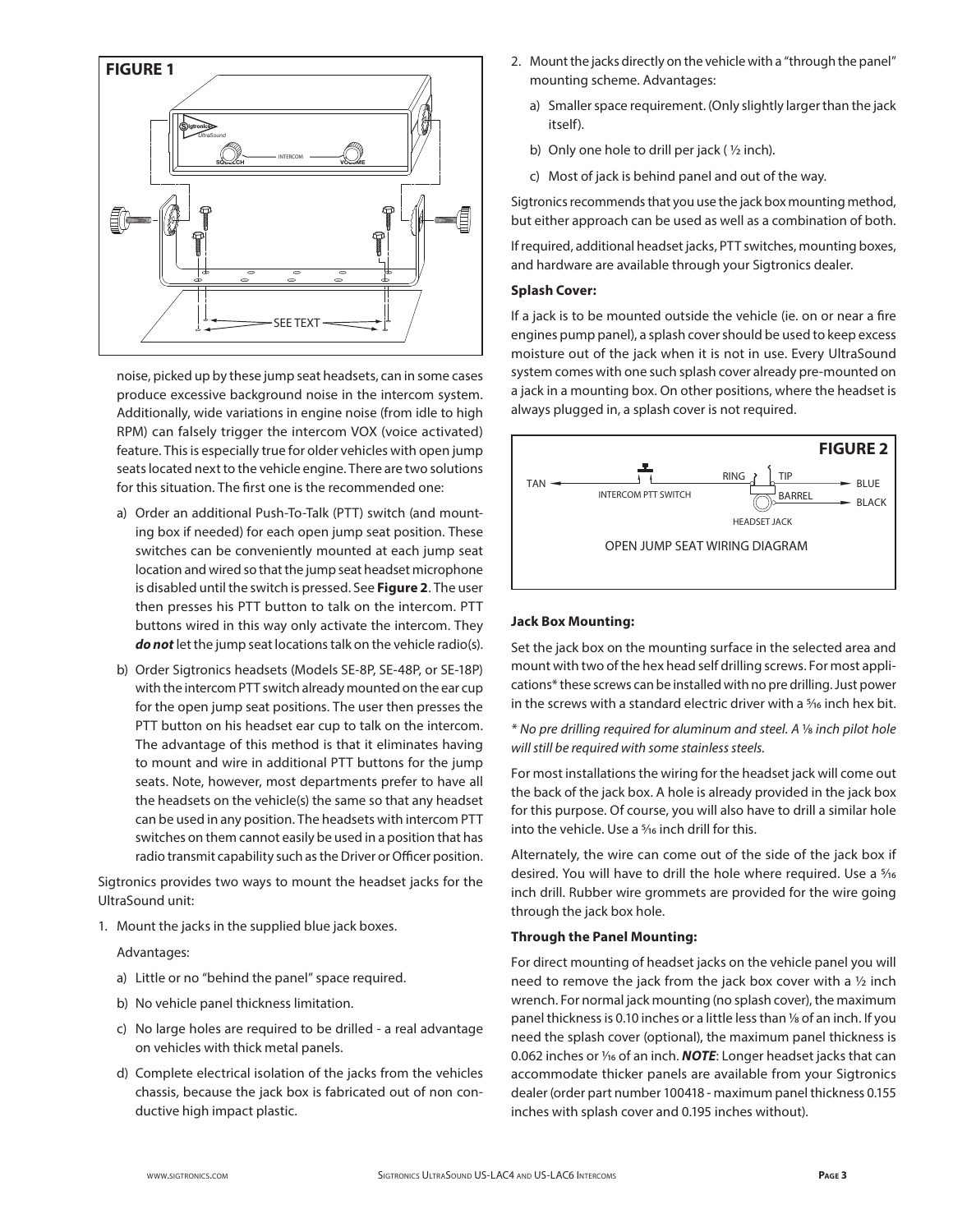Mounting on the panel requires that you insert the jack from the back of the panel. Test jack(s) for clearance and fit. Leave room behind the jack expands when headset plug is inserted. Make sure the back of the jack does not interfere with any moving parts of the vehicle.

Drill a ½ inch hole in the panel. Install jack with mounting washers and nut as in **Figure 3**. Both jack insulating washers must be used. The Jacks have to be insulated from mounting spot to minimize electrical noise getting into intercom system. No need to tighten the jack now. You may have to remove the jack to connect the wires.

## **PTT Switch Installation:**

In order for the Driver, Officer and on US-LAC6 Crew #4 positions to transmit on the radios, they will each need two Push-To-Talk (PTT) switches.

The PTT switches should be placed within easy reach of the users. It is also helpful if they can be easily seen by the users. The PTT switches can be mounted in the blue ptt mounting boxes or directly into a panel. If using the ptt boxes, set the box on the mounting surface in the selected area and mount with two of the hex head self drilling screws. For most applications\* these screws can be installed with no pre drilling. Just power in the screws with a standard electric driver with a 5⁄16 inch hex bit. *\* No pre drilling required for aluminum and steel. A* 1⁄8 *inch pilot hole will still be required with some stainless steels.*

If mounting the PTT switches directly into a panel the switch is mounted from the front and the panel can have a maximum thickness of 3⁄16 of an inch.

In the selected spot, drill a <sup>5</sup>% inch hole. Mount the switch into the hole but only loosely install the provided lock washer and nut from the back. The PTT switch will likely have to be removed to connect the wires later. The nut requires a 1/8 inch wrench

## **III. HEADSET JACK AND PTT SWITCH WIRING**

The wiring of the headset jacks and PTTs is straight forward. In general, the 4 foot Headset Jack and PTT Switch Cable gets wired to the four conductor Hook-up Wire (gray) and then the Hook-up wire connects to the jacks and the PTT switches. For US-LAC4 models, this cable has a 12 pin / 12 wire connector (J1 – P1). For the US-LAC6, there is a 15 pin / 13 wire (J1 – P1) connector and a 3 pin / 3 wire (J4 – P4) connector. Before going on, plug the cable(s) into the Intercom unit.

Flexible six conductor hook-up wire is provided with each system to connect each headset jack and PTT switch to the UltraSound unit's Headset Jack and PTT Switch Cable. Enough wire is provided for a typical vehicle installation. If required, additional hook-up wire can be purchased through your Sigtronics dealer.

Each headset jack requires three wires. Each PTT switch requires two.

Refer to the UltraSound Wiring Diagram for the exact wiring information. **Figure 4** for US-LAC4 intercoms. **Figure 5** for US-LAC6 intercoms.

The connections between the Headset Jack and PTT Switch Cable and the hook-up wire should be soldered and insulated for reliability. Do not use crimp type splices. They can become intermittent over time. Use a good quality electrical tape, or better yet, use heat shrink tubing to cover the soldered connections. The connections to the headset jacks and PTT switches will also have to be soldered. See



**Figure 3** for jack terminal identification.

We also *do not recommend* using screw type terminal strips for intercom connections. There have been several instances where terminal strips introduced high levels of electrical noise like alternator whine into the intercom system. It is acceptable however to tie the intercom red and green power wires to existing vehicle terminal strips.

The best place to run the wiring between the unit and the jack and PTT switches is out of sight. It should be run behind vehicle panels and/or up in the headliner. This will reduce the chance of personnel or equipment catching on or damaging the wiring. Wire routing should take into account normal vehicle operations. Wires should not interfere with any of the vehicle's controls, compartments, or doors. If the vehicle's cab tilts up for engine servicing, run wiring along the existing vehicle wiring bundle. Make sure that wiring does not interfere or restrict the tilting operation. Also, make sure that the tilting operation will not cut or sever the wiring.

Make sure that the wiring does not rest on sharp edges. Over time the vehicle's vibration may cause a sharp edge to cut into the wire. Use the provided wire grommets wherever the four conductor wire goes through the hole into a jack box. Use wire ties or tie wraps to secure and strain relieve the wire.

At this time do not put the covers on the jack boxes or tighten up the PTT switches. You will need to verify the correct operation of the system before you close everything up.

## **Power Connections:**

The UltraSound unit will run on 11-16 VDC. **CAUTION:** UltraSound units are designed for *negative ground* vehicles *only.* They can be used on positive ground vehicles only if a Sigtronics Positive Ground Adapter is used. Contact your Sigtronics dealer on pricing and availability.

Make sure that the vehicle power is turned off before connecting the UltraSound power wire. The power for the UltraSound unit comes in on the red and green wires on the Headset Jack and PTT Switch Cable.

Connect the red wire to vehicle power. (Try not to use a power buss that also runs electrical motors such as fans or light bars with rotating lights.) Connect the green wire to the vehicle chassis ground.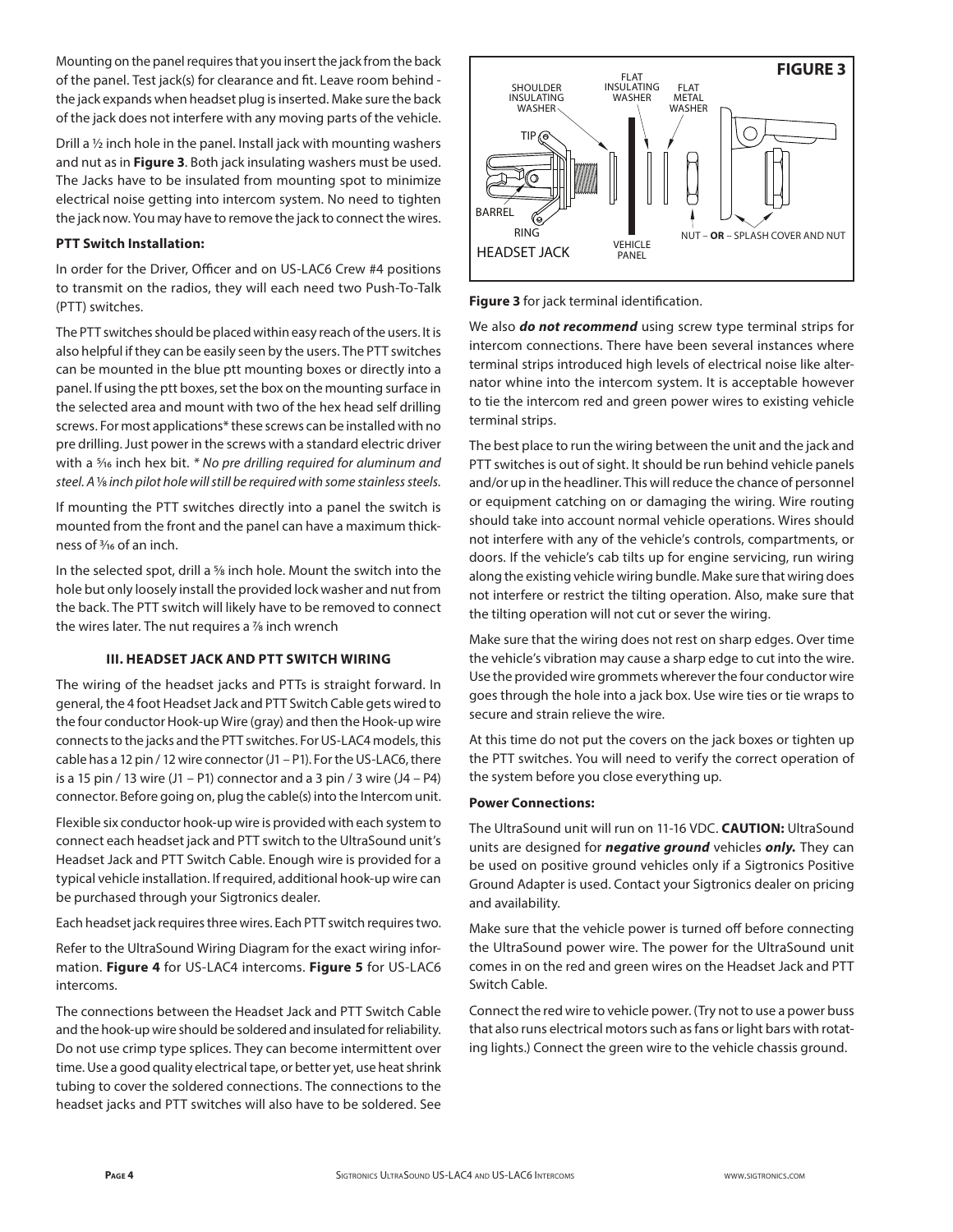

## **INTERCOM WIRING CHECK OUT**

## **System Setup:**

Before you connect the vehicle's radios, check out the system operation. Do the following without the vehicle's engine running:

First plug all headsets into the respective headset jacks. Put on one of the headsets and position the boom mic close to the mouth, as is the practice with hand-held microphones. Voice clarity is best when the mic is about 1/4 inch away and slightly off center from the lips. Turn the volume control on the headset, *all the way up* (clockwise).

On the UltraSound unit, set both the intercom **VOLUME** control and **SQUELCH** control to full clockwise position.

Now turn vehicle power on. Verify that you can now hear yourself in your headset. Verify also that you can hear all the other headsets and that they can hear you. If everything is OK, skip to the "**PTT Test**" section. Otherwise, if something is not working right, see the following troubleshooting guide to find and fix the problem *before* going on with the installation:

## **NO INTERCOM IN ANY OF THE HEADSETS:**

- 1. Make sure the UltraSound **VOLUME** and **SQUELCH** controls are set to full clockwise position.
- 2. Make sure the vehicle power is on.
- 3. Check the in-line fuse in the UltraSound Headset Jack and PTT switch Cable.
- 4. Check the power connection red wire.
- 5. Check the ground connection green wire.
- 6. Check for a short or open on the headphone wire (Blue wire on the Headset Jack and PTT Switch Cable). The problem could be anywhere along the blue wire connection between the headset jacks and the UltraSound unit.

## **INTERCOM IN SOME HEADSETS BUT NOT IN OTHERS:**

1. Make sure that UltraSound controls are set as above.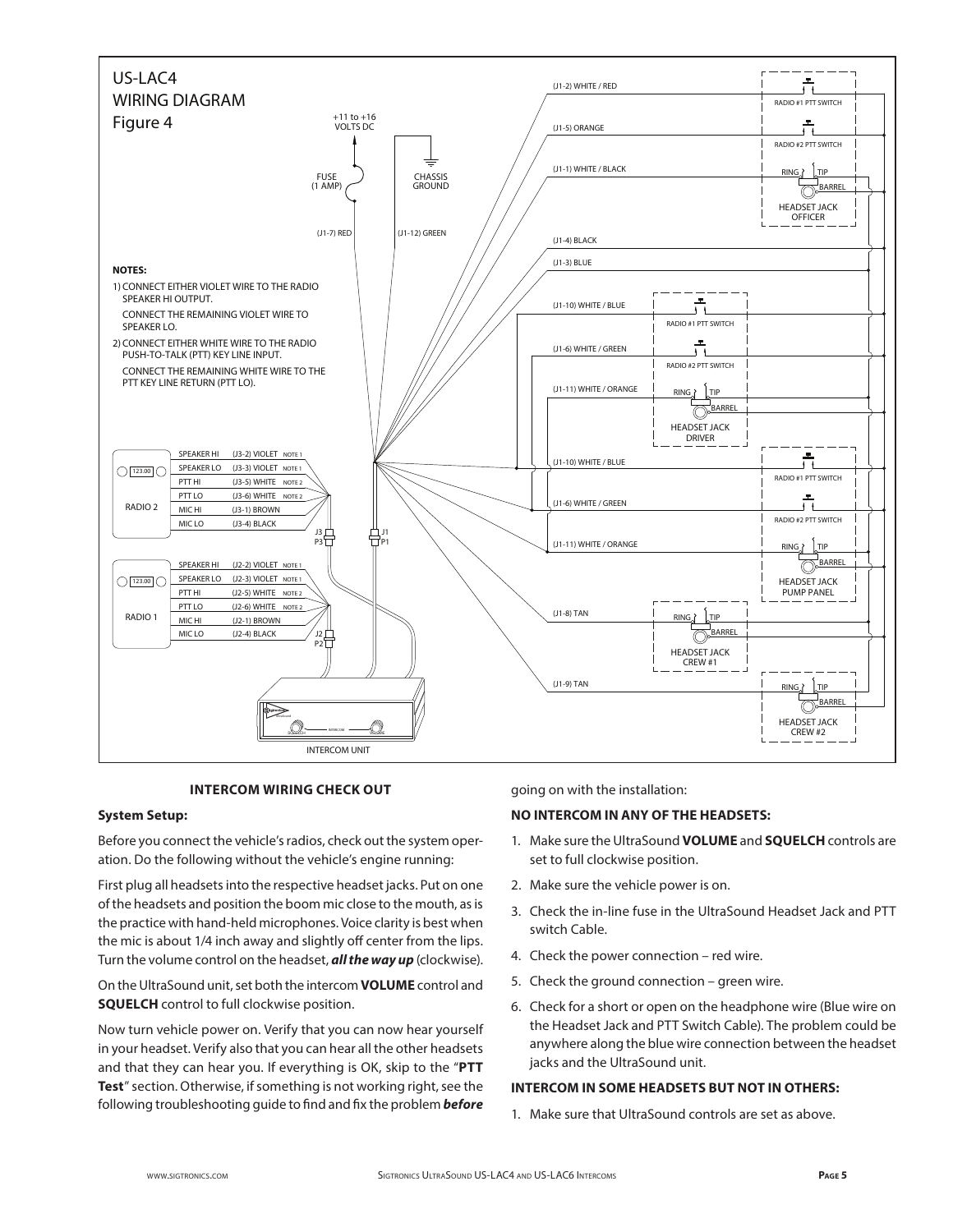

- 2. Make sure that none of the PTT buttons are pressed.
- 3. Make sure that none of the PTT wires (white/red, white/blue, orange, white/green, white/violet or yellow if applicable) are shorted to ground.
- 4. Check specific "bad" headset jack wiring for:
- a) Microphone wire (jack ring terminal) open or shorted to ground.
- b) Headphone wire (jack tip wire) open or shorted to ground.
- c) Incorrect wiring wires switched either at the jack or at the point where the hookup wire connects to the Headset Jack and PTT Switch Cable.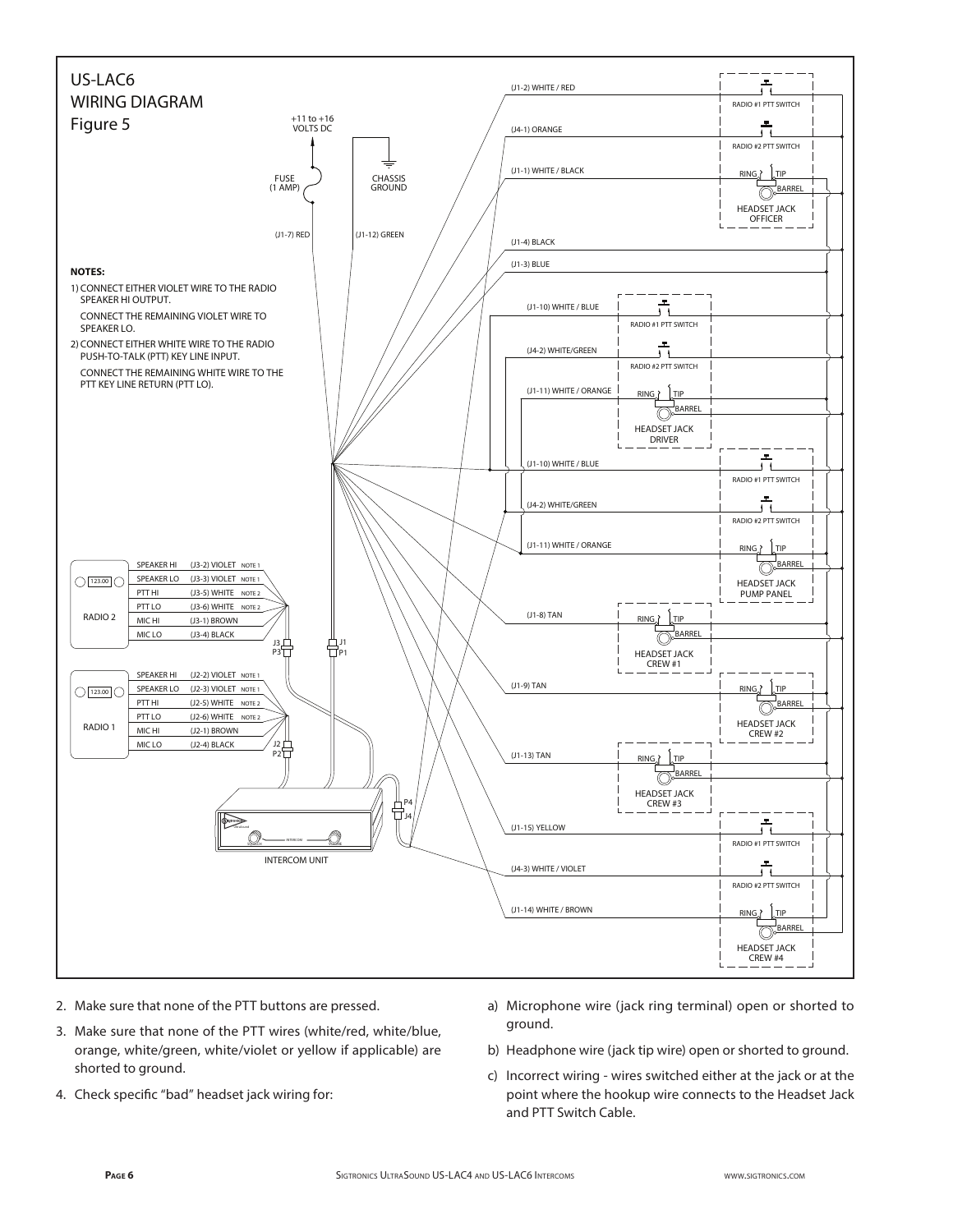#### **LOUD SQUEAL IN THE HEADSETS ALL THE TIME:**

- 1. First make sure all headset plugs are plugged in all the way and that no part of any headset jack is physically touching any metal.
- 2. Check headset jack wiring at all jacks. For example, incorrect wiring such as reversing the jack tip and ring wires will cause a squeal.
- 3. Check for open headset jack barrel connection (black wire). The open could be anywhere along the black wire connection between the jack and the UltraSound unit.
- 4. Check for a microphone line (white/black, white/orange, tan or white/brown wires) shorted to the headphone line (blue wire). The short could be at one of the headset jacks or in the wiring between the unit and a jack.

 Note that for 2 and 3 above, it will only squeal if a headset is actually plugged into the specific jack that is wired incorrectly.

## **PTT Test:**

If all above is good, make sure all headsets are plugged into their respective jacks. Put on the Driver's headset and position the microphone as usual. Press the Driver's Radio #1 PTT switch. While continuing to hold down the switch, talk into the microphone and verify that you can still hear yourself. Also, while holding down the PTT switch, verify that *none* of the other headset microphones are active. Release the PTT switch. Do the same for the Radio #2 PTT switch.

Now put on the Officer's headset, position the microphone, and press and hold the Officer's Radio #1 PTT switch. Verify that *only* the Officer's headset microphone is active as his switch is held down. Release the PTT switch. Then verify that the Officer's Radio #2 PTT switch and headset microphone function in the same way.

For US-LAC6 systems do the same test for Crew #4 PTT switches.

If the system has a jack and PTT switches wired up at the vehicles pump panel, unplug the headset from the Drivers position and plug it into the pump panels jack. Press and hold down the pump panel Radio #1 PTT switch. Verify that only the pump panel headset microphone is active. Release the PTT switch. Then verify that the pump panel Radio #2 PTT switch and headset microphone function in the same way.

If all works fine, skip down to "**Electrical Noise Test**" section. If anything does not work as above, you have one of three possible PTT switch wiring errors:

- 1. PTT line (white/red, white/blue, white/green, white/violet, orange or yellow wires) open or not connected between a PTT switch and the UltraSound unit.
- 2. Open or missing return line (black wire) to a PTT switch.
- 3. Reversed PTT lines. The Drivers PTT line connected to the Officer's PTT switch and vise versa.

## **Electrical Noise Test:**

The last thing to do *before* the radios are hooked up to the unit is a simple noise test to verify system wiring as well as vehicle electrical system integrity.

1. Unplug all intercom headsets except for the Drivers.

- 2. Make sure all the UltraSound panel controls and switches are set as in "**System Setup**" section.
- 3. Start the vehicles engine and let it idle a bit. This is a stationary test — the vehicle should not be moving and should be in "PARK" or "NEUTRAL" with brakes set.
- 4. Close all vehicle windows and doors to eliminate as much background noise as possible.
- 5. Turn on as much vehicle electrical equipment as possible. This usually means *all* lights and strobes. Do not turn on sirens or horns.
- 6. Put on the Driver's headset, position the mic, and make sure the headset volume control is set to maximum.
- 7. With the vehicle still in "PARK" or "NEUTRAL" and brakes set, slowly increase the vehicle engine rpm from idle to about 1500 RPM and back again. While doing this, listen for any whine or hum in the headsets. Except for some possible engine background noise being picked up from the headset microphone you should not hear any "Electrical" whine or hum in the headset.
- 8. Shut off the vehicle engine as well as the lights, strobes, etc. If, while the engine was running, there was no electrical noise, skip down to "**Radio Hook Up**" section. If you did hear electrical noise, use the following to track down the problem:

 Turn the vehicle power off and disconnect the UltraSound ground connection (green wire) from ground. Turn on the vehicle power (engine off), put on the Driver's headset and see if the intercom part of the UltraSound unit is working.

## **IF YOU CAN HEAR YOURSELF IN THE HEADSET:**

- 1. Then the UltraSound intercom return wire (black) is incorrectly grounded to the vehicle chassis. Look for:
	- a) A headset jack barrel touching the vehicle chassis. Most common when a headset jack is mounted directly into the vehicle's panel without using the supplied insulating washers or incorrectly installing the washers.
	- b) The black wire pinched or cut and shorting to the vehicle chassis. This can be anywhere along the intercom wiring as the black wire goes to all headset jacks and PTT switches.
- 2. Once the problem has been found and fixed, again make sure that the intercom now does *not* work with the green wire disconnected. You could have the black wire grounded in more than one spot.
- 3. The next step is to reconnect the green wire and do the electrical noise test again to assure that you have fixed all possible noise problems.

## **IF YOU CANNOT HEAR YOURSELF IN THE HEADSET:**

The intercom wiring is correct, but excessive electrical noise from the vehicle's power system is affecting the UltraSound unit operation. This noise is getting into the unit on the UltraSound power wires (red and green). There are basically two types of power line electrical noise sources:

1. Noise generated directly by the vehicle's electrical / charging system — most commonly known as alternator whine. This is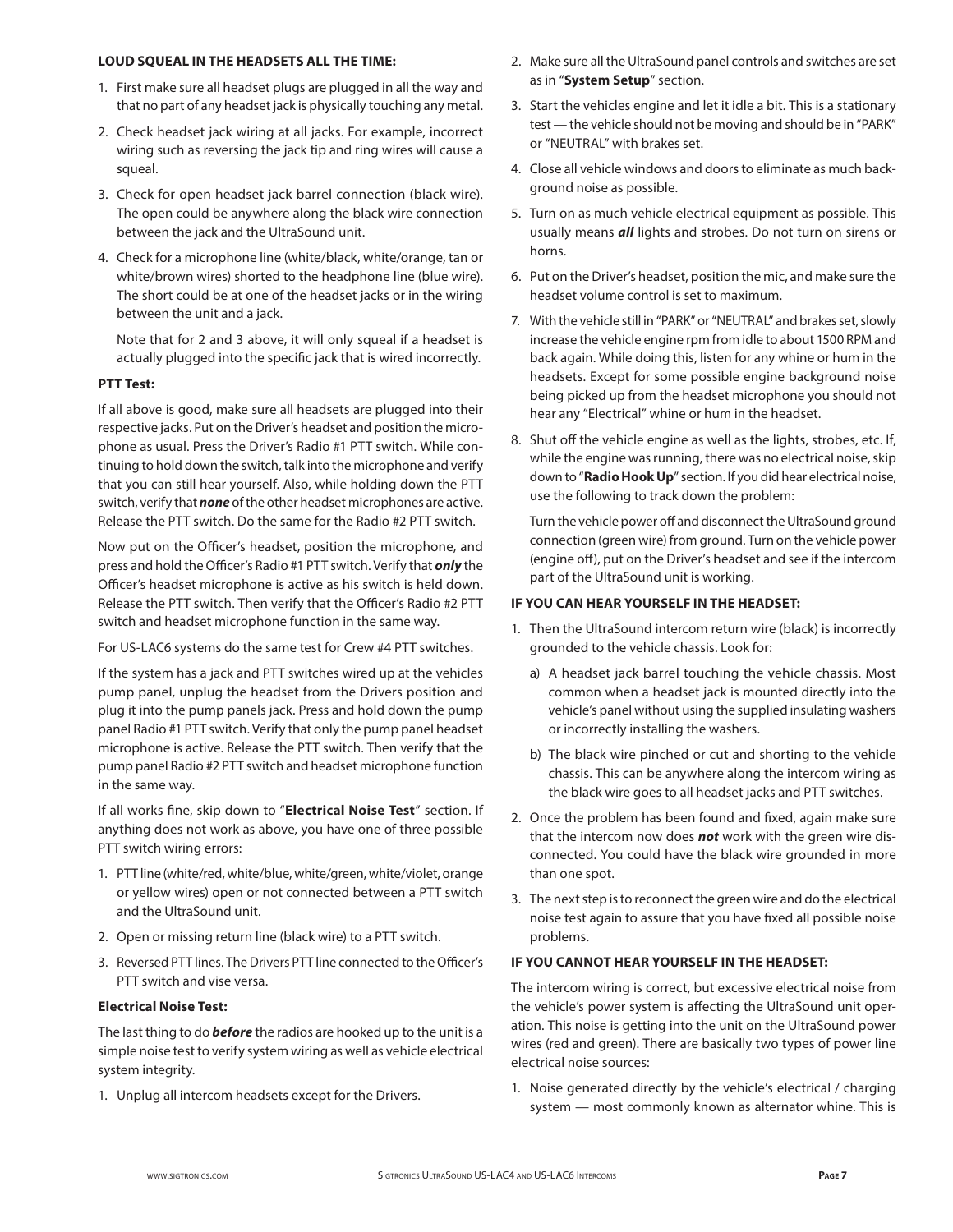only present when the vehicle's engine is running and recognized by the fact that the pitch or frequency of the whine changes directly with the change in engine rpm. (Higher frequency at higher engine rpm's and lower frequency at lower rpm's.)

 The preferred way to solve this type of problem is to have the vehicle's electrical / charging system serviced. The most common cause of this type of noise is bad diodes in the vehicle's alternator. Other possible causes are: Bad vehicle voltage regulator; Bad alternator or battery cable connections; Missing or bad engine or alternator grounding straps.

 If servicing the vehicle's charging system is impractical, installing a good alternator whine power line filter between the vehicle power and the UltraSound red wire will usually accomplish the same thing. Do not use the type of filter that installs on or near the alternator. *NOTE:* This solution should not be considered a permanent fix. Vehicle charging system problems of this type will eventually cause other equipment failure as well as shorten the life of the vehicle's batteries.

2. The other type of noise is that generated by equipment that uses the vehicle's power. This type of noise is usually constant and does not vary with engine rpm. It does, however, go away completely if the offending equipment is shut off or disconnected. Electrical motors in fans or light bars with rotating lights are two common examples.

Several things can be done to rectify this type of electrical noise:

- a) Find a better (less noisy) vehicle power source for the Ultra-Sound unit. Move the UltraSound red wire to another power buss. Try not to use a power buss that also runs electrical motors such as fans or light bars with rotating lights.
- b) Move the UltraSound ground connection (green wire) to another ground point on the vehicle.
- c) Install an electrical noise filter on the power line going to the equipment causing the noise. Contact the company that makes the offending equipment for a recommendation on the type of filter to use.

If something does not work as described, go back over the wiring and correct *before* going on. If all is well, you can tighten all headset jacks and secure all jack box covers with the supplied hardware. Also, tighten and secure all PTT switches. On the UltraSound unit, turn down the intercom **VOLUME** control to approximately the 10 o'clock position.

#### **IV. RADIO HOOK UP**

The connection of the UltraSound unit to the vehicle's radio(s) should be done by someone familiar with the radio(s) such as your radio installer. Refer to the UltraSound Wiring Diagram - **Figure 4** for US-LAC4 units or **Figure 5** for US-LAC6 units. Only the radio functions are shown for the radio end of the UltraSound Radio Interface Cable. Because the connector(s) used by radio manufacturers varies widely, you will have to consult the radio manual or manufacturer for the connector(s) and pin assignments used. Sigtronics has extensive radio interface experience and can assist with any question you might have concerning this or any other aspect of the UltraSound system. See our installation hot line number located on the last page of this manual. First plug J2 of the Radio 1 Interface Cable into P2 of the Intercom. Then using the radio manuals and the UltraSound Wiring Diagram, identify the correct signal wires or connector pins to attach the respective UltraSound wires. For most radios, these connections are at the back of the radio or radio control head. For some radios, the only place to connect the MIC HI and LO and PTT HI and LO wires is to the hand-held microphone connector.\* It is best to wire in such a way that the radio hand microphone can still be used as normal. Make sure that you do not physically tie the UltraSound MIC LO and SPEAKER LO wires to the same pin on the radio, even if they are tied together inside the radio. As in the headset wiring, the connections between the UltraSound and radios should be soldered and insulated for reliability. Do not use crimp type splices. Use a good quality electrical tape or heat shrink tubing to cover the soldered connections.

*\* For the more popular radios of this type Sigtronics manufactures plug in "Y" adapters to make these connections easy. Contact your Sigtronics dealer for pricing and availability.*

For both US-LAC4 and US-LAC6 units, hook up Radio 1 first and test before moving on to Radio 2.

Connect the six wires from the Radio 1 Interface Cable to the appropriate connections on the vehicle's radio. Once that is done you will need to set the RADIO 1 VOLUME switch on the back of the Ultra-Sound unit. See **Figure 6**. This switch and the vehicles radio volume control set how loud you hear the vehicles radio in the headsets. For most applications the default setting of "LO" (up for Radio 1) is fine. If the vehicles radio volume has to be turned up too high to hear it in the headsets, set this switch to the "HI" position (down for Radio 1). Otherwise leave it in the "LO" position. The switch can be set with a pen or small flat blade screwdriver.



The last step is to set the Radio 1 Microphone Transmit Gain. Microphone Transmit Gain (labeled MIC XMIT GAIN) adjustment for the radio provided on the back of the UltraSound unit. The adjustment sets the microphone audio level going to the radio during transmit. The Microphone Transmit Gain adjustment will need to be initially set to your particular radio. The gain once set, should never need adjustment again unless the type of radio used is changed. The following simple procedures take you through the adjustment of the Microphone Transmit Gain.

**Radio Microphone Transmit Gain Adjustment** can be made with a small, flat blade screwdriver. Referring to **Figure 6**, the gain adjustment is set by two controls - a "HI/LO" RANGE switch and a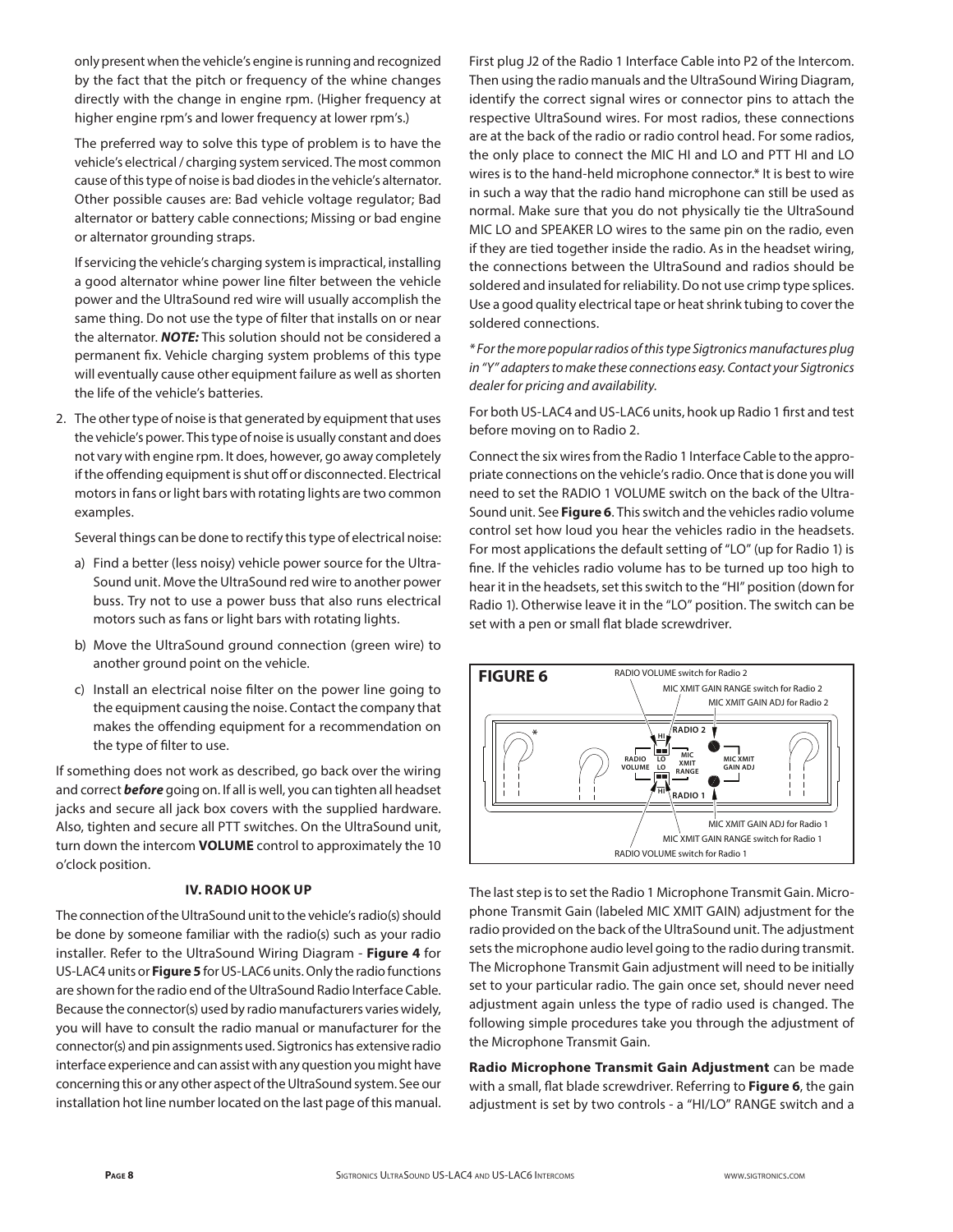rotary "ADJ" control. Set the RADIO 1 MIC XMIT GAIN RANGE switch to the "LO" position (up for Radio 1). This is the default factory setting. Adjust the "ADJ" control clockwise to increase the output gain or level to the radio. Counter-clockwise rotation decreases it. The basic adjustment concept is simple. You will be setting the level and clarity of outgoing radio transmissions through the UltraSound unit headsets, to match or exceed that of transmissions using the radio's standard hand microphone. To do this, you will need to transmit and receive on the vehicle's radio to a remote station. Arrange to have someone nearby with a radio compatible to the radio you are using with the UltraSound. Then . . .

- 1. Plug a headset into the Officer's jack. Make sure that the volume control on the headset is turned up to full. It is not necessary to connect the other headsets or Radio 2 for this adjustment.
- 2. Put on the Officer's headset and position the headset microphone as normal. Turn the UltraSound VOLUME control all the way down (counter-clockwise). You should *not* be able to hear yourself in the headset.
- 3. With the radio's *hand* mic, transmit as normal, to the remote station. Transmit long enough so that the receiving station can get "calibrated" to your transmission (voice) level.
- 4. Verify radio reception. If OK, use Officer's Radio 1 PTT to transmit to your receiving party. If receiving station reports weak transmission, use the screwdriver to turn the **RADIO 1 MIC XMIT GAIN ADJ** clockwise a small amount. If they report garbled, broken, or noisy transmissions, turn the **RADIO 1 MIC XMIT GAIN ADJ** counter-clockwise a small amount. Repeat as necessary until the receiving party reports that transmissions through the Ultra-Sound sound as good or better than when using the radio hand microphone.
- 5. If the receiving party reports that your transmissions are still weak with the MIC XMIT GAIN ADJ at the full clockwise position, then switch the RADIO 1 MIC XMIT GAIN RANGE switch to the "HI" position (down for Radio 1) and repeat steps 3 and 4 above. That's all there is to it!

Once the gain is set, also check radio operation with the vehicles engine running. If radio reception and transmission through the Ultra-Sound unit is fine, skip to the "**Radio 2 Hook Up**" section. If something does not work correctly, check the following troubleshooting guide:

### **Radio Troubleshooting Guide:**

*NOTE*: It is far easier to troubleshoot with only one radio connected to the Sigtronics UltraSound unit at a time.

First determine if the trouble occurs with the vehicle engine running.

## **VEHICLE ENGINE OFF:**

- 1. Can't hear radio in headset:
	- a) Turn up radio volume at the radio as normal. Make sure however, you are not picking up the radio through the headset microphones by briefly turning down (counter-clockwise) the intercom **VOLUME** control all the way.
	- b) Check violet wire (SPEAKER HI and LO) connections from the UltraSound to the radio.
- c) Set the appropriate RADIO VOLUME switch on the back of the UltraSound unit to the "HI" position.
- 2. Can't talk to dispatch (transmit) on radio through the headset:
	- a) Check the connections between UltraSound unit and the radio. Both white wires (PTT HI and LO) and the Brown and Black wires (MIC HI and LO).
	- b) Check the UltraSound Radio Mic Transmit Gain adjustment.
	- c) Make sure the **RADIO PTT** switch used is the one for the radio you want to transmit on.

## **VEHICLE ENGINE ON:**

1. Electrical noise (alternator whine) in headsets when receiving on radio, or ...

 Dispatch reports that they hear electrical noise (alternator whine) when transmitting from vehicle through the headsets.

- a) First make sure that the problem is only related to the radio hook up. Make sure that you did the "**Electrical Noise Test**" for the intercom (without the radios connected) and fixed any problems there before you go further. If OK then:
- b) Check all six radio interface wires between the UltraSound unit and the radio — MIC HI, MIC LO, PTT HI, PTT LO, SPEAKER HI, and LO. Make sure that you have the correct pin numbers for the radio you are hooking to. Make sure that MIC LO and SPEAKER LO are not physically tied to the same pin on the radio; even if they are tied together inside the radio.
- c) If the wiring is OK, then noise is coming from radio:
- i) Possible bad radio wiring, (Check radio power and ground connections for loose or corroded connections) or. . .
- ii) Excessive noise is generated directly by the vehicle's electrical / charging system - most commonly known as alternator whine. This is only present when the vehicle's engine is running and recognized by the fact that the pitch or frequency of the whine changes directly with the change in engine rpm.

 The preferred way to solve this type of problem is to have the vehicle's electrical / charging system serviced. The most common cause of this type of noise is bad diodes in the vehicles alternator. Other possible causes are: Bad vehicle voltage regulator; Bad alternator or battery cable connections; Missing or bad engine or alternator grounding straps.

 If servicing the vehicle's charging system is impractical, installing a good alternator whine power line filter in-line with the radio power wire(s) will usually accomplish the same thing. All radio power wires will have to be filtered. Some radios have more than one wire that hooks to vehicle power. Contact the radio manufacturer for a recommendation on the best filter for the particular radio. *NOTE*: This solution should not be considered a permanent fix. Vehicle charging system problems of this type will eventually cause other equipment failure as well as shorten the life of the vehicle's batteries.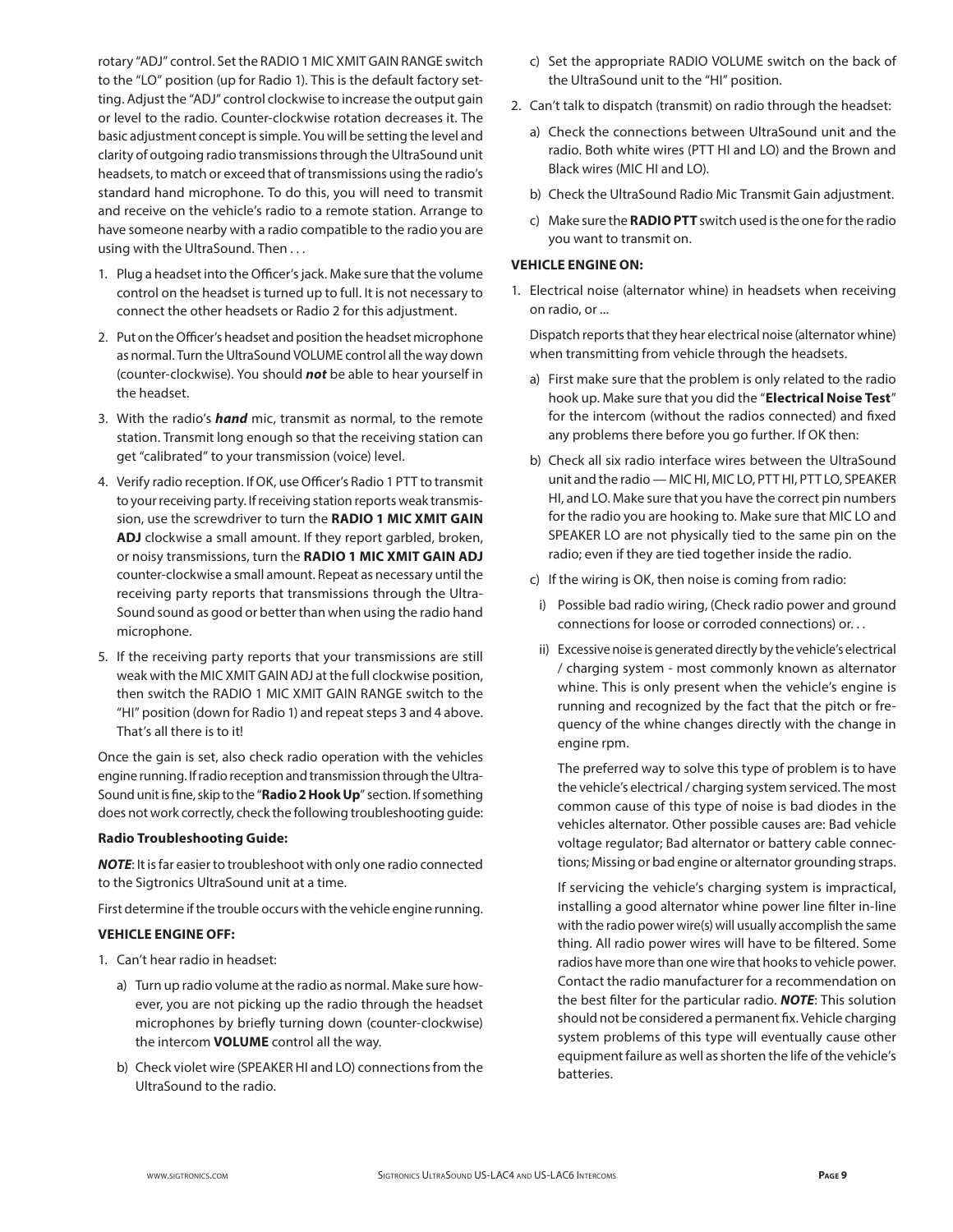- 2. Dispatch says too much background noise or unclear or weak transmissions.
	- a) Check to see if a radio hand mic on the vehicle is also active or "live" when transmitting through the UltraSound unit. Check this while *not* wearing a headset and by talking directly into the radio hand mic and pressing either UltraSound PTT switches. Do not press the PTT button on the hand mic itself. If dispatch can hear you loud and clear, then the background noise pick up is coming from this active hand mic. If you have this type of hand mic, then it is best to contact the radio manufacturer for instructions on a possible microphone modification to fix the problem. Some radio manufacturers can supply a compatible microphone that does not have this problem.
	- b) Adjust the UltraSound Radio Mic Transmit Gain controls. If the mic level is set too low, you will get reports of weak transmissions. If the mic level is too high, you will get reports of noisy or garbled transmissions. See "**Radio Mic Transmit Gain Adjustment**".

## **Radio 2 Hook Up:**

Plug in J3 of the Radio 2 Interface Cable into P3 of the UltraSound unit. Using the radio manual and **Figure 5**, connect the six wires to the appropriate connections on the vehicle's radio. Once that is done you will need to set the RADIO 2 VOLUME switch on the back of the UltraSound unit. See **Figure 6**. For most applications use the default setting of "LO" (down - which is the reverse of the Radio 1 switch). If the vehicles radio volume has to be turned up too high to hear it in the headsets, set this switch to the "HI" position.

Next, set the Radio 2 Microphone Transmit Gain. The **Radio 2 Microphone Transmit Gain Adjustments** are the top set of the two located on the back of the UltraSound unit. The adjustment procedure is very similar to that of the Radio 1 Mic Transmit Gain adjustment. First set the RADIO 2 MIC XMIT GAIN RANGE switch to the "LO" position (default setting). *NOTE*: the HI and LO switch positions for Radio 2 are upside-down from that of Radio 1. Arrange to have someone nearby with a radio compatible with your Radio 2. Then, proceed as follows:

- 1. Again, plug in a headset into Officer's jack. Make sure that the volume control on the headset is turned up to full. (Radio 1 and the other headsets are not needed for this adjustment).
- 2. Put on the Officer's headset and position the headset microphone as normal. Turn the UltraSound VOLUME control all the way down (counter-clockwise). You should *not* be able to hear yourself in the headset.
- 3. With the radio's *hand* mic, transmit as normal, to the remote station. Transmit long enough so that the receiving station can get "calibrated" to your transmission (voice) level.
- 4. Verify Radio 2 reception. If OK, use Officer's Radio 2 PTT to transmit to your receiving party. If receiving station reports weak transmission, use the screwdriver to turn the **RADIO 2 MIC XMIT GAIN ADJ** clockwise a small amount. If they report garbled, broken, or noisy transmissions, turn the **RADIO 2 MIC XMIT GAIN ADJ** counter-clockwise a small amount. Repeat as necessary until the receiving party reports that transmissions through the UltraSound sound as good or better then when using the radio hand microphone.
- 5. If the receiving party reports that your transmissions are still weak with the MIC XMIT GAIN ADJ at the full clockwise position, then switch the RADIO 2 MIC XMIT GAIN RANGE switch to the "HI" position and repeat steps 3 and 4 above.

If Radio 2 does not operate as it should, use the "**Radio Troubleshooting Guide**" to find and fix the problem. This completes the UltraSound installation.



#### **HEADSET HOOK INSTRUCTIONS**

The enclosed headset hooks are provided at no additional charge to allow for a convenient way to store the headset. These strong and durable hooks may be mounted in any location. Two mounting methods seem to be preferred:

- 1. Top Mounting (**Figure 7-a**). The hooks may be mounted from the existing headliner screws and hardware, or you may use the enclosed attaching screws. When used with an electric driver these screws are self drilling. For most metals such as aluminum or common steel, they will not require a pilot hole. For some stainless steels however, 1⁄8" pilot holes will need to be drilled. Attach the right angle mounting bracket to the hooks with the machine screws and lock nuts.
- 2. Side Mounting (**Figure 7-b**). The hooks may be mounted on the side of the cab with the enclosed attaching screws.

**Note:** The right angle mounting bracket may be shortened (one hole removed) by cutting with any standard hack saw.

This completes the UltraSound installation.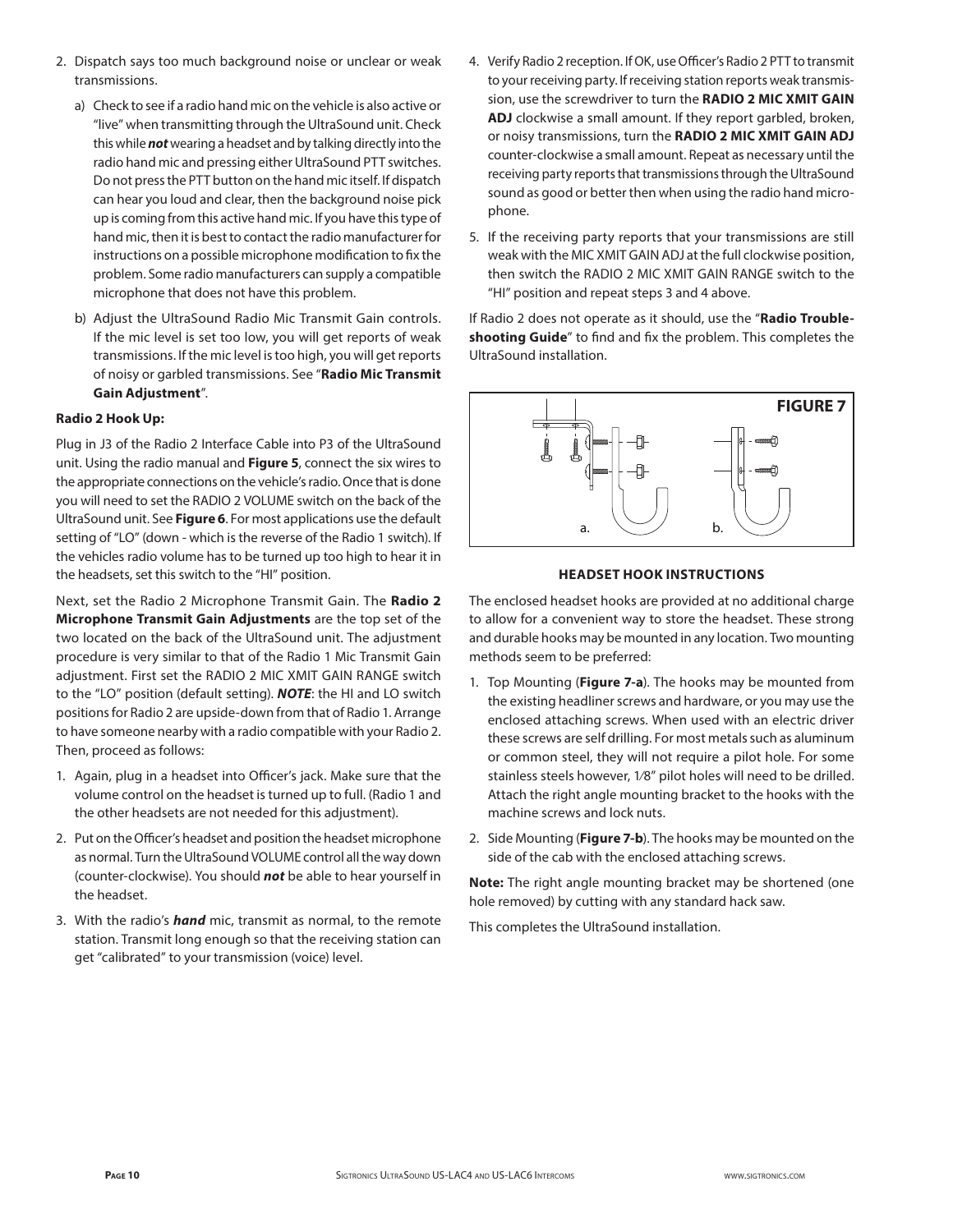#### **SYSTEM OPERATION**

The following describes how to use the UltraSound System as well as adjust the UltraSound controls. It also explains exactly how the UltraSound unit operates. This will allow you to easily set all unit functions to your specific needs. If you are not familiar with the UltraSound operation, perform the next few steps while the vehicle is *not* in motion.

## **Headsets**

Put on the headset(s) and position the boom mike close to the mouth, as is the practice with a hand-held mike. For best voice clarity, the headset microphone must be positioned to one side of the mouth and *¼ inch from the lips.* Turn the volume control on the headset ear cup to maximum. Turn down for individual hearing needs if necessary only after intercom and radio volumes have been set correctly. (see below)

**Intercom operation and adjustment** can be performed by the following procedure:

- 1. Turn the intercom SQUELCH control to the maximum clockwise position. For best system performance set the intercom VOLUME control as low as possible. On most systems this will be approximately the 10 o'clock position. *NOTE:* the intercom volume control only adjusts the volume of conversation between the headsets inside the vehicle. It *does not* affect the level at which you hear the dispatch radio. See "**Radio Operation**". You should now hear yourself and others on the intercom.
- 2. To adjust the Intercom SQUELCH for voice activated operation (VOX), it is helpful to have some background noise (truck engine or…). Turn intercom SQUELCH control all the way counter-clockwise. Now, without speaking, rotate the SQUELCH control clockwise until you hear the background noise in your headset. Next, rotate it counter-clockwise in small amounts until the background noise disappears. Finally, make small adjustments until your voice triggers the unit at comfortable speaking levels. This procedure is necessary because the squelch is a "Fast-on, Slow-off" system.

 When you speak, your voice will be heard in the headsets but the sound will cut off about a second after you stop speaking. Minor readjustment of the squelch may be necessary if the background noise level changes significantly (engine idling to cruise power with siren on).

#### **RADIO OPERATION**

With the UltraSound System, your radios are heard through the headsets as well. Adjust the volume level of the dispatch radios in the headsets with the volume control on the radio as normal. *NOTE* that the radio volume *does not* effect the intercom volume and vise versa.

Transmitting (talking to dispatch) from the selected headset positions is possible on a one-at-a-time basis. For a typical UltraSound installation the Driver, Officer, or for US-LAC6 Crew #4 positions can transmit at any time simply by pressing the PTT switch for that radio. The other positions cannot transmit on the radios. When one position transmits, several things take place automatically:

- All headset microphones, except for the transmitting position, are muted.
- The selected radio is put into transmit mode.
- The headset microphone audio (your voice) is sent to the selected radio.
- Sidetone is generated and sent to your headphones.\*

\* Sidetone is a portion of the transmitted voice signal sent back into your headset so that you can hear what you are saying while transmitting. The intercom **VOLUME** control adjusts the volume level of the sidetone that you hear in your headset. The other headsets will also hear the transmission sidetone. Of course, when the PTT switch is released, (stop transmitting) all functions return to normal, instantly and automatically.